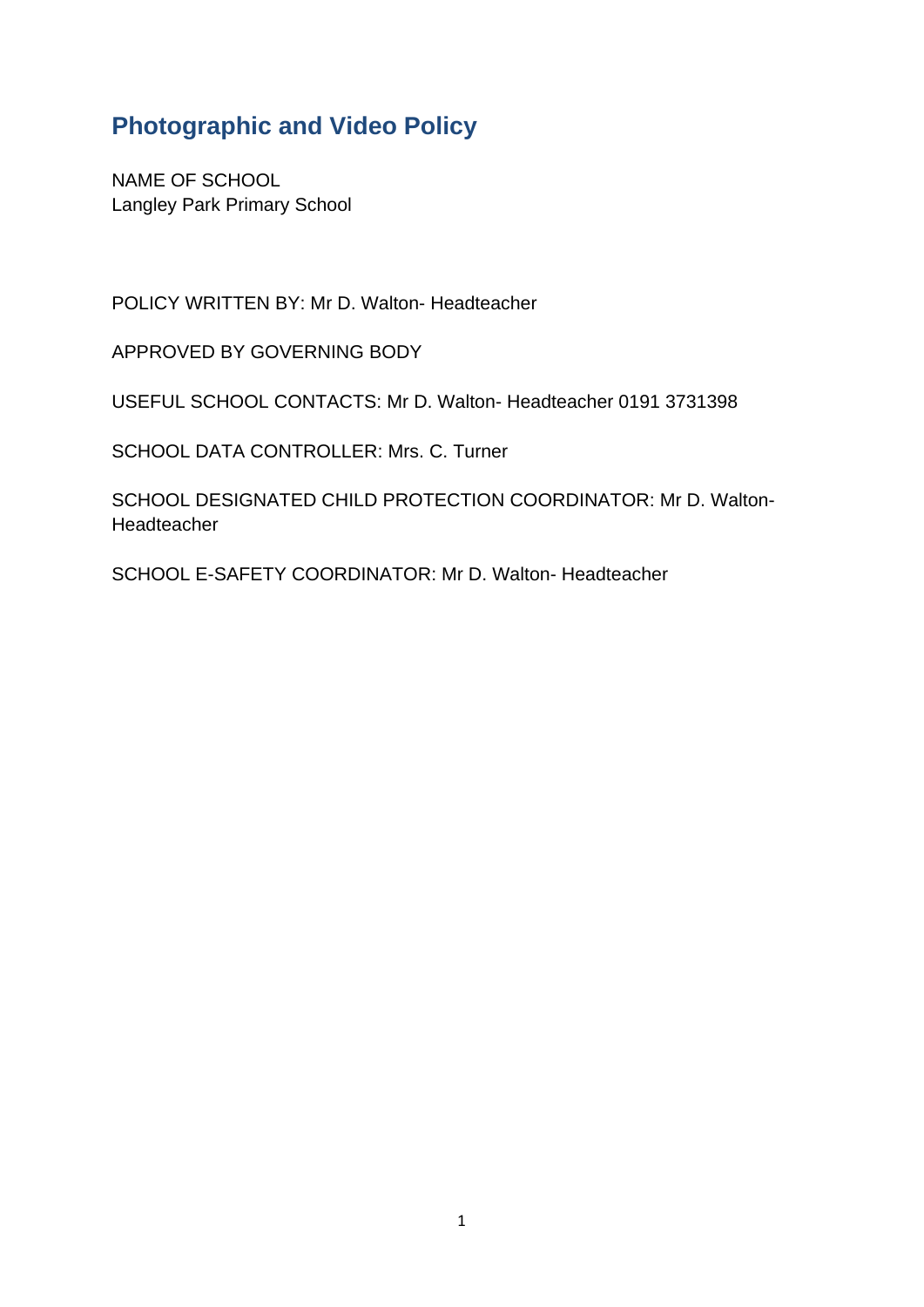# **Contents**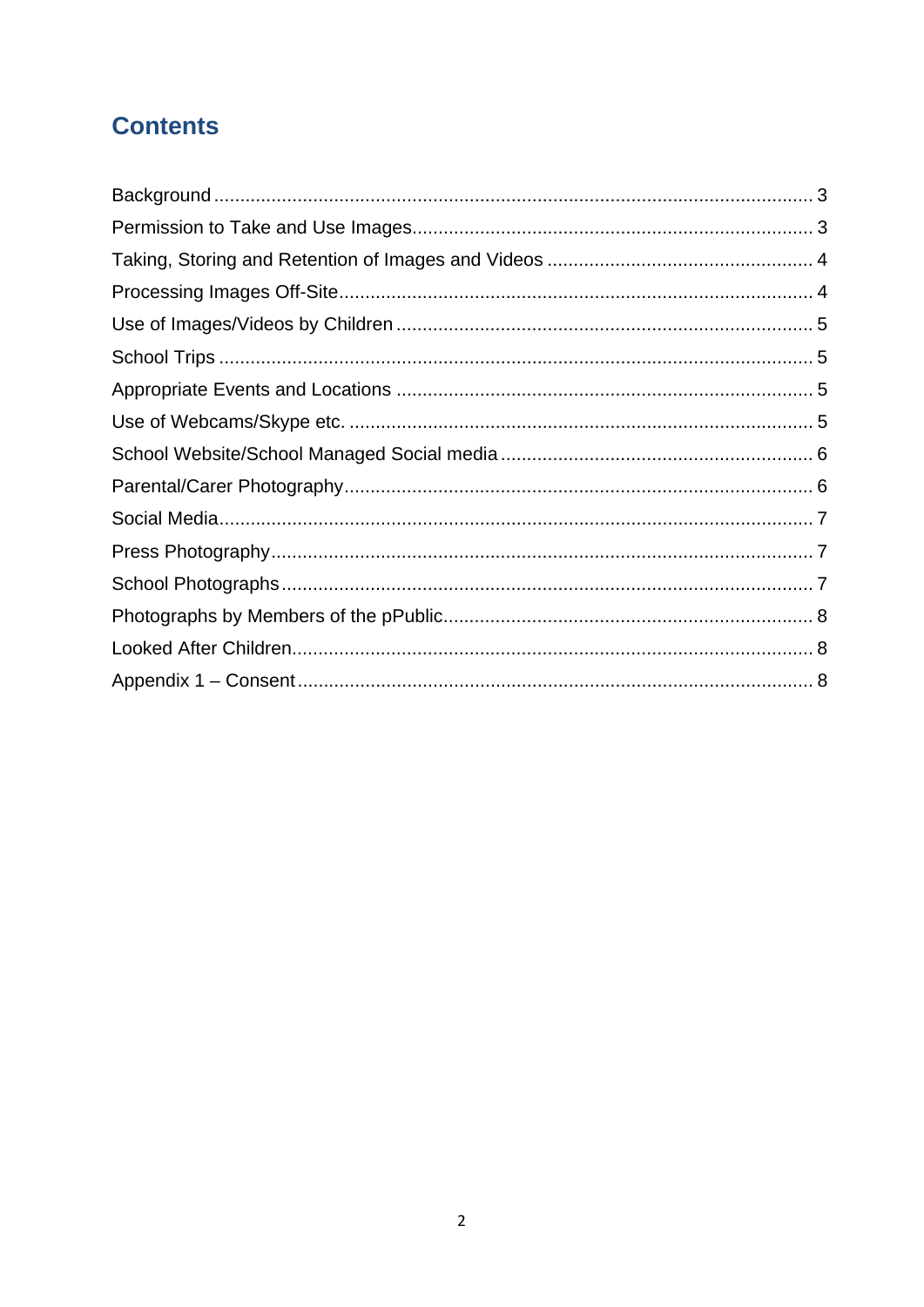# **Background**

- This policy covers the recording, use, storage and deletion of still and video images at the school. It should be read in conjunction with the school's data protection, e-safety and acceptable use policies. Any examples used in this policy are not exhaustive and the school is able to make decisions on a case by case basis.
- Legally this area is covered by the following:
	- o Data Protection Act 1998 The image of a child is personal data covered by the act unless taken by parents/carersfor purely personal use. This means that a school mustcomply with the Data Protection Act 1998. In practice, a school will need to seek permission to take, use and store images.
	- o Education Act 2002 Obligations to safeguard the welfare of pupils. This may have an impact on children whose location cannot be revealed for safeguarding reasons.
	- o Article 8 European Convention on Human Rights Privacy issues/breach of the child's right to respect for private life. For example, a parent/carer may object to their child's image being taken or shared.
	- o Article 10 European Convention on Human Rights The parent/carer's right to freedom of expression. For example, a parent/carer may wish to record the Nativity play.
	- o GDPR EU General Data Protection Regulation 2018.

## **Permission to Take and Use Images**

- Consent shall be obtained from parents/carers upon entry. It is good practice to ensure that the record of consent is approved as accurate and up to date by the parent/carer on a regular basis. Parents and careres will be invited to the school office to make changes when necessary. See Appendix 1 for an example consent form.
- A record of all consent details will be kept securely on file. Should permission be withdrawn by parents/carers at any time, then all relevant images will be removed and disposed of and the record will be updated accordingly.
- Images will not be taken of any child or young person against their wishes. A child or young person's right not to be photographed is to be respected.
- School visitors may only take photographs with the specific permission of a member of the Senior Management Team.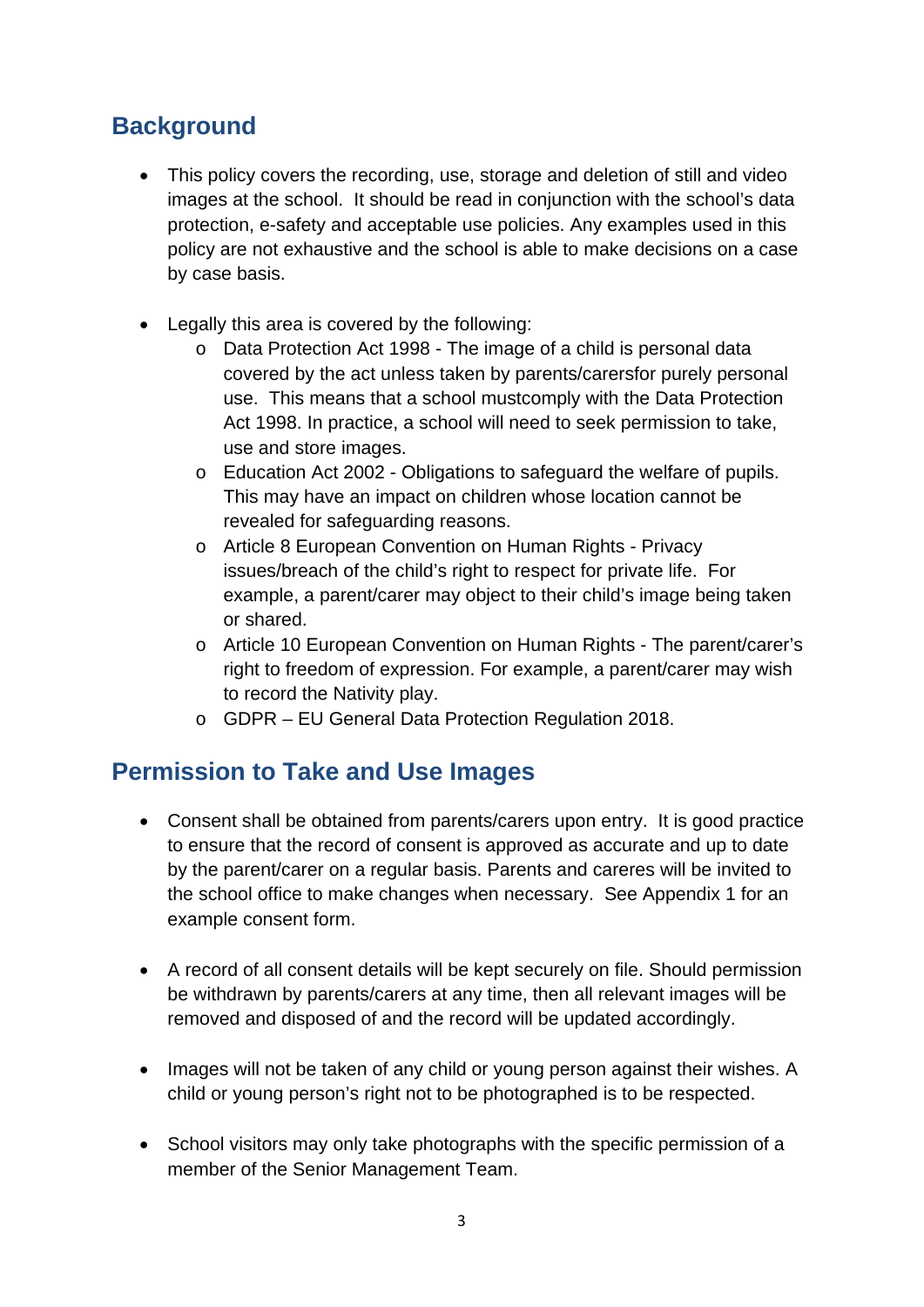# **Taking, Storing and Retention of Images and Videos**

- As images and videos are personal data this should be processed in accordance with the school's data protection policy.
- Only official school owned equipment (e.g. work provided digital or video cameras and i pads) will be used by staff to capture images of children for official purposes. Use of personal cameras or phones by staff is prohibited at all times.
- Staff will receive information regarding the safe and appropriate use of images as part of their safeguarding training and responsibilities.
- Images will be stored securely, for example, by using password protection, restricting the number of people who have access to the files, and ensuring adequate firewall and anti-virus software are in place. If the device is portable this will be encrypted.
- Images will be securely deleted from non-encrypted devices on a regular basis (e.g. transferred from an i pad or school digital camera to the network on a weekly basis).
- Images will not be kept for longer than is to be considered necessary, and in any event, not exceeding a maximum of three years after the child has left the school. A designated member of staff will ensure that all photographs are permanently wiped from memory cards, computer hardware and portable drives or other relevant devices once the images will no longer be of use.
- The school's management team reserve the right to view any images taken. Members of staff (including volunteers) will ensure that all images are available for scrutiny and will be able to justify any images in their possession.

## **Processing Images Off-Site**

- Any image taken off-site will comply with the requirements of the school's data protection policy.
- The school will ensure that any use of a cloud based storage system complies with the requirements of the school's data protection policy. The school will comply with the Information Commissioner's Office Guidance on the use of cloud computing.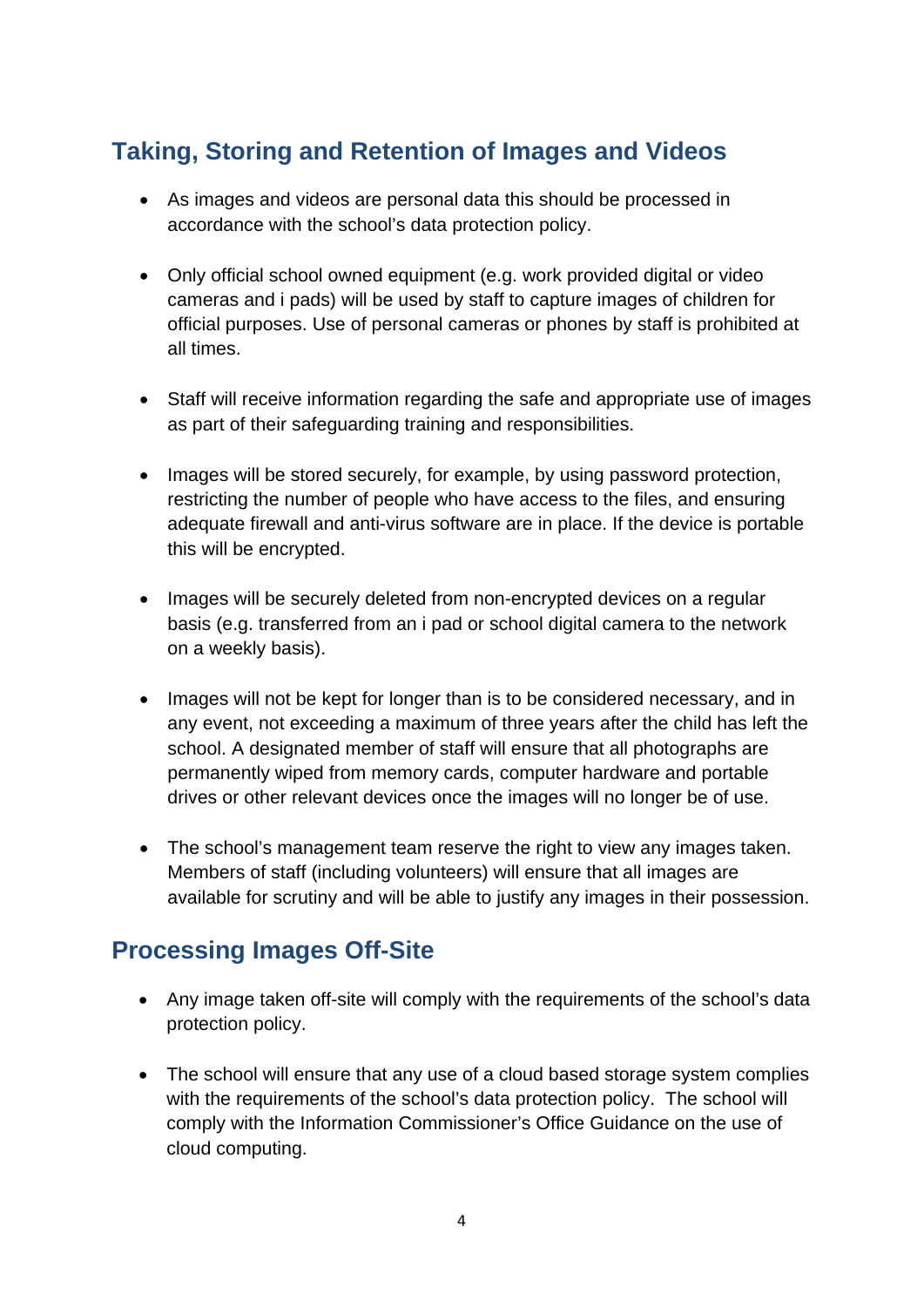# **Use of Images/Videos by Children**

- The school will discuss and agree age appropriate acceptable use rules with children regarding the appropriate use of cameras, such as, places children cannot take the camera (e.g. unsupervised areas, toilets etc.).
- All staff will be made aware of the acceptable use rules regarding children's use of cameras and will ensure that children are appropriately supervised when taking images for official or curriculum use.
- Members of staff will act as role models of positive behaviour to the children by encouraging them to ask permission before they take any photos.
	- o Photos taken by children for official use will only be taken with parental/carer consent and will be processed in accordance with the Data Protection Act 1998 and GDPR – EU General Data Protection Regulation 2018.

# **School Trip**

 .Personally owned tablets, phones and other connected devices are not permitted to be used on school trips due to difficulties supervising the suitability of images shared over the internet.

## **Appropriate Events and Locations**

- There are some risks involved when taking photographs of some sporting occasions when children are not fully dressed. These apply to both the child, whose image may be misused, as well as the adult who could be accused of taking inappropriate images. The general advice is that children should not be photographed unless appropriately dressed.
- It is not permissible to record images when children are changing.

#### **Use of Webcams/Skype etc.**

- Parental/carer consent will be obtained before webcams or video conferencing will be used for curriculum or educational purposes.
- Recordings will only be made with the consent of all parties taking part.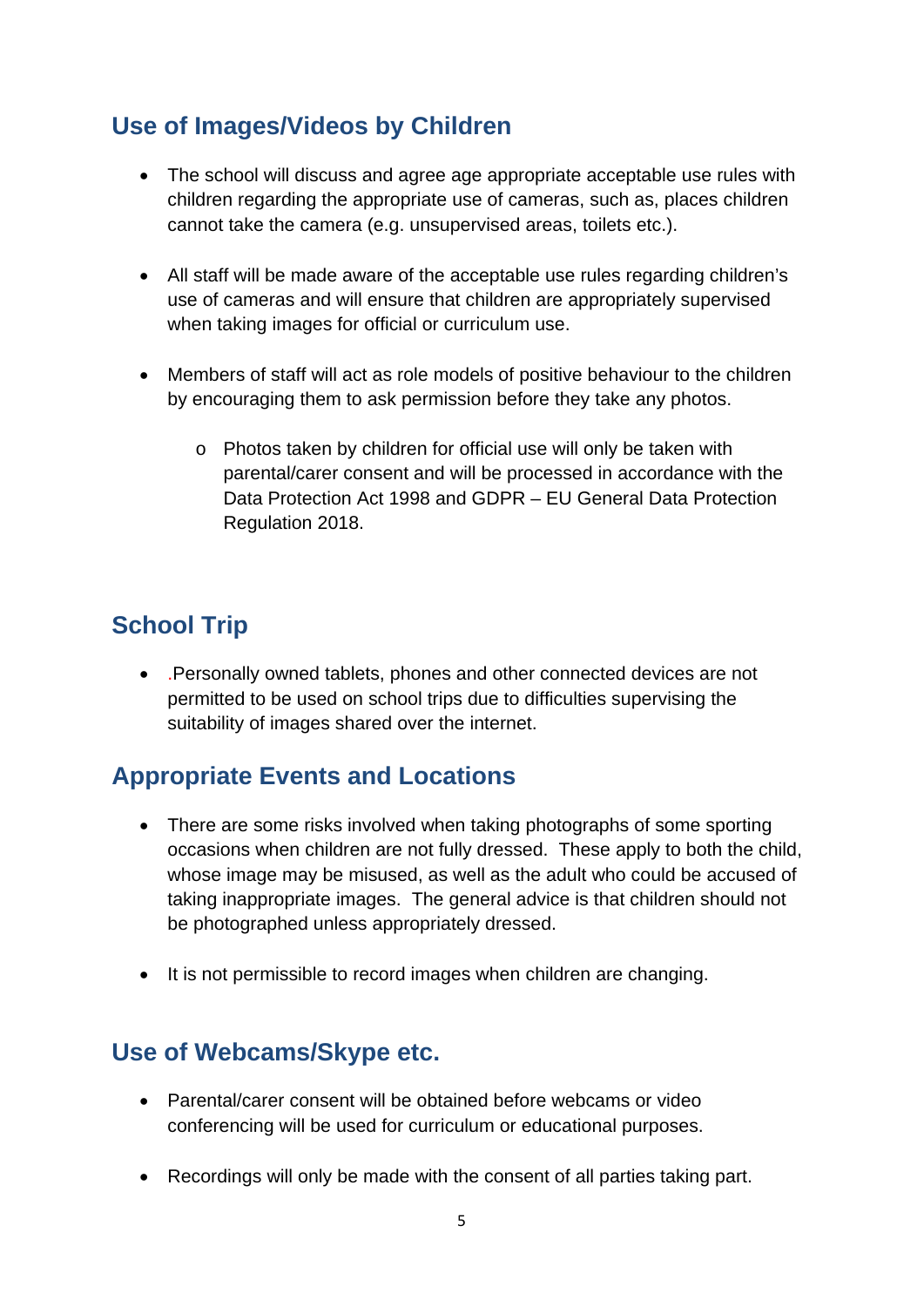# **School Website/School managed Social media**

- Permission will be obtained from parents/carers before a child's image is uploaded to the school website or social media platform.
- Children's full names will not be used on the website or Social Media in association with photographs.
- The school will not include any personal addresses, emails, telephone numbers, on videos, on the website, in a prospectus or in other printed publications.
- Children's work will only be published with their permission or their parent's/carer's consent.

# **Parental/Carer Photography**

- Many parents/carers will want to record some of the special moments in their child's school life and the law does not prohibit this. However it is possible that they will also capture images of children other than their own, with a possible impact on their privacy.
- This is a problematic area with contributory factors:
	- o Freedom some parents/carers will want to take pictures of their child at an event, and some will not.
	- o Privacy it is possible that any image captured may have other children in it.
	- o Safeguarding there is a potential that images may be misused. There can be particular concern regarding looked after children
- Parents will be reminded at school events that they must wait until there is an opportunity to photograph ONLY THEIR OWN CHILD.
- The school will ensure that parents/carers are aware of any restrictions on photography and will publicise this prior to the event and bring it to the attention of parents/carers at the start of the event.
- Parents/carers have the right to ask for their child not to be photographed. On some occasions that may result in the child being unable to take full part in an activity.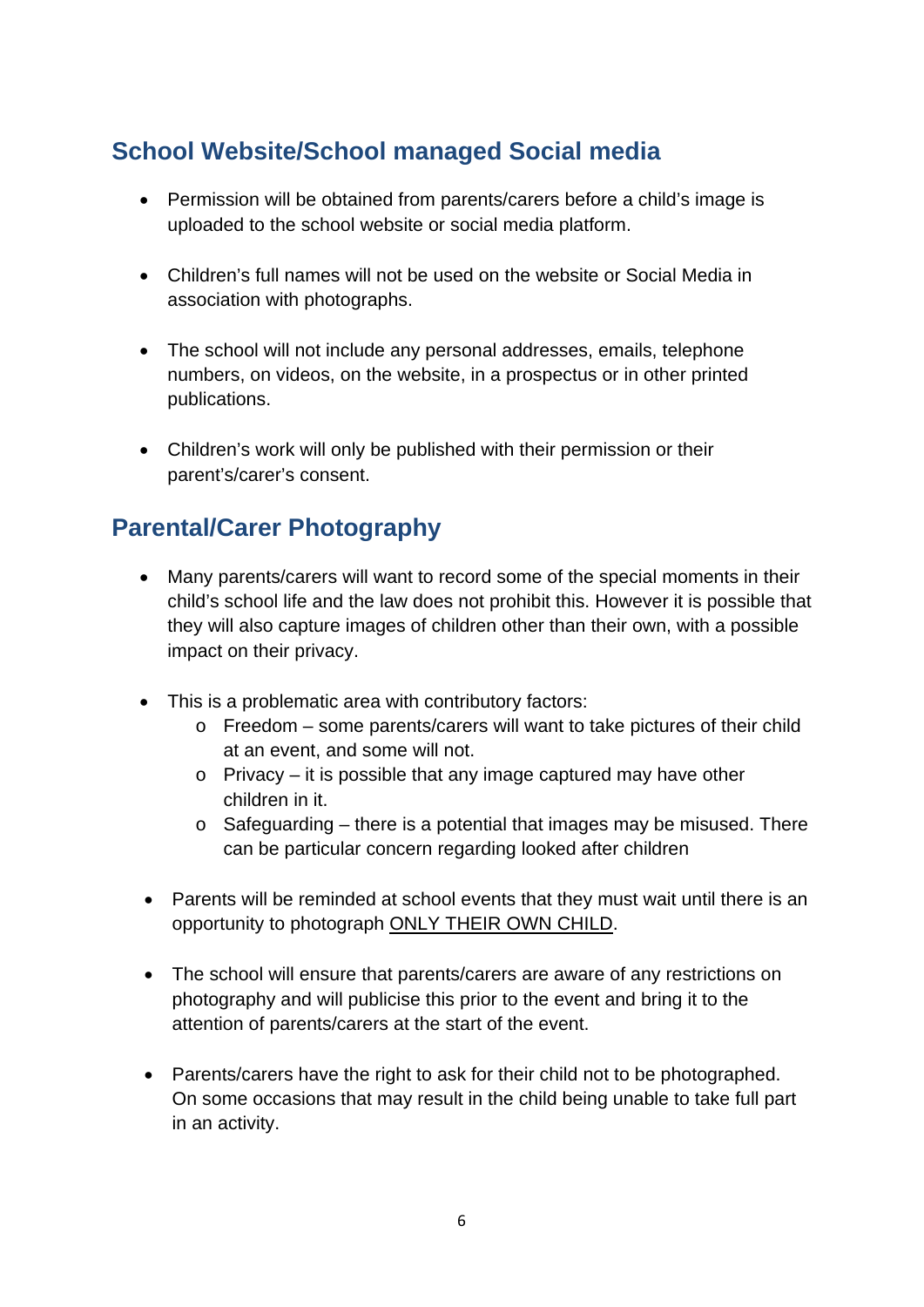# **Social Media**

- Uploading pictures to social media may cause further complications. A parent/carer publically sharing images of other people's children with no controls on privacy may be a breach of data protection rules. However, sharing images of their own children is not a breach of data protection rules.
- Parents/carers will be reminded that they can only photograph their own child and must ensure that they do not upload images of any other children to Social Media.

# **Press Photography**

- Where a press photographer is to be invited to celebrate an event, every effort will be made to ensure that the newspaper's (or other relevant media) requirements can be met. A written agreement will be sought between parents/carers and the press which will request that a pre-agreed and accepted amount of personal information (e.g. first names only) can be published along with images and videos.
- The identity of any press representative will be verified and access will only be permitted where the event is planned, and where press are to be specifically invited to attend. No authorisation will be given to unscheduled visits by the press under any circumstances.
- The photographer will be issued with visitor identification, which must be worn at all times.
- Every effort will be made to ensure the press abide by any specific guidelines should they be requested. No responsibility or liability however can be claimed for situations beyond reasonable control, and where the school is to be considered to have acted in good faith

# **School Photographs**

- Professional photographers who are engaged to record any events will be prepared to work according to the terms of the school's e-Safety policy.
- Photographers will be issued with visitor identification, which must be worn at all times.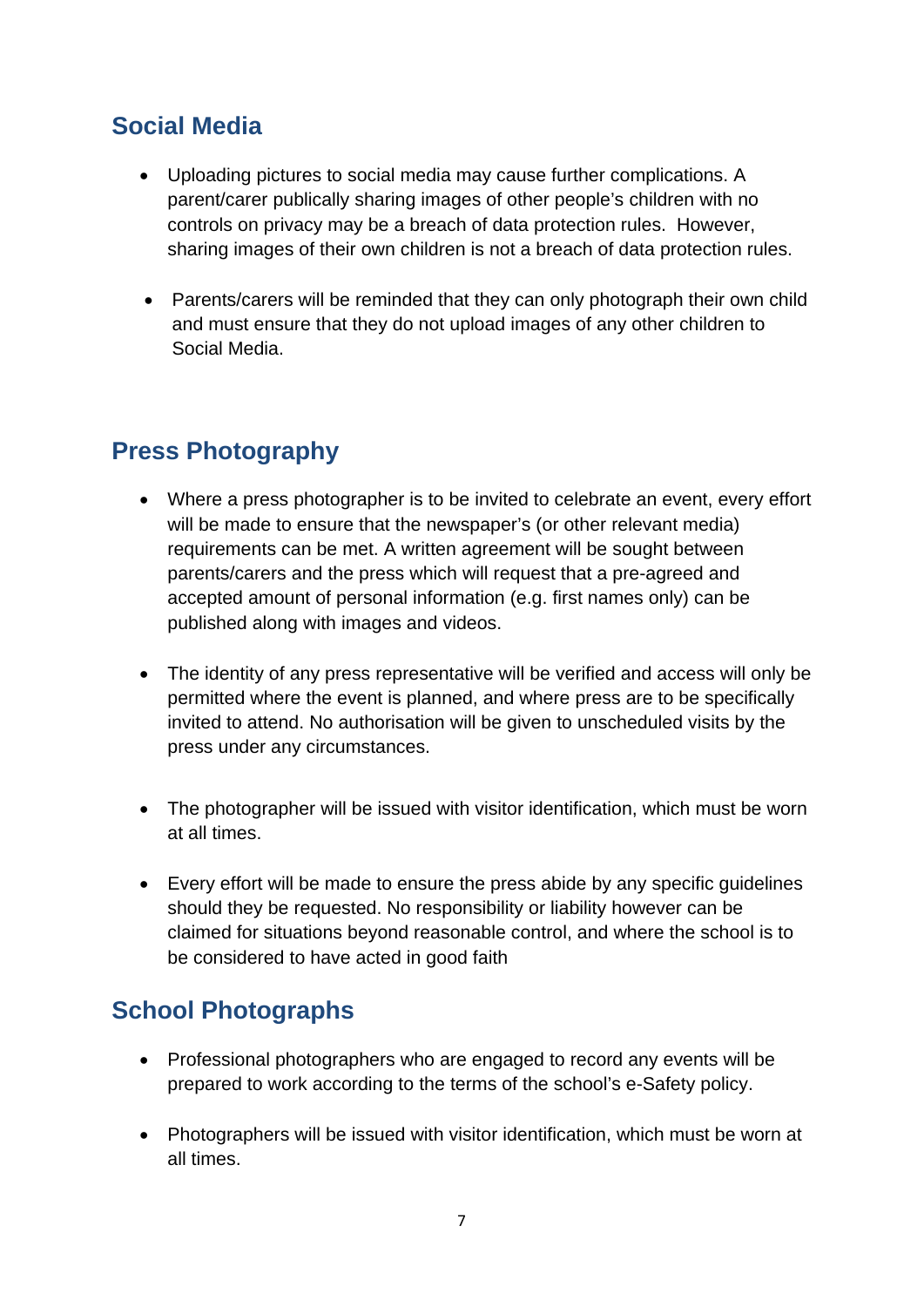- Photographers will sign an agreement which ensures compliance with the Data Protection Act and GDPR – EU General Data Protection Regulation 2018.
- That those images will only be used for a specific purpose, subject to parental/carer consent.
- Photographers will not have unsupervised access to children and young people.

# **Photographs by Members of the Public**

 When children are taken out of the school grounds, for instance, on a visit it is possible that they could be photographed by members of the public. If the child's privacy is of paramount importance the risk of this should be discussed with parents/carers and appropriate steps taken (see Looked After Children section below).

# **Looked After Children**

- Photographs of looked after children should usually only be taken with the agreement of the person who holds parental responsibility. However, in some circumstances, consent could be obtained from the child's social worker, foster carer or a relative. Please see the school/relevant teacher who is part of the child's care team if you are unsure about who can give consent.
- The school/relevant teacher will be part of a looked after child's care team and attend meetings and looked after reviews; they should know any potential risks regarding any adults or if the placement is protected.
- Looked after children should expect to have as normal an experience as they can and they should not be singled out because they are in care.
- If a child's identity or privacy needs to be protected this should be discussed with the parent/carer and appropriate steps could be agreed. This could include:
	- o Restricting parental photography for all at events
	- o Subtly removing the child before photographs are taken
	- o Sitting the child with the teacher to allow the teacher to take active steps to reduce the possibility of the child being photographed
	- o Sensitive withdrawal of the child from the event with an explanation to the child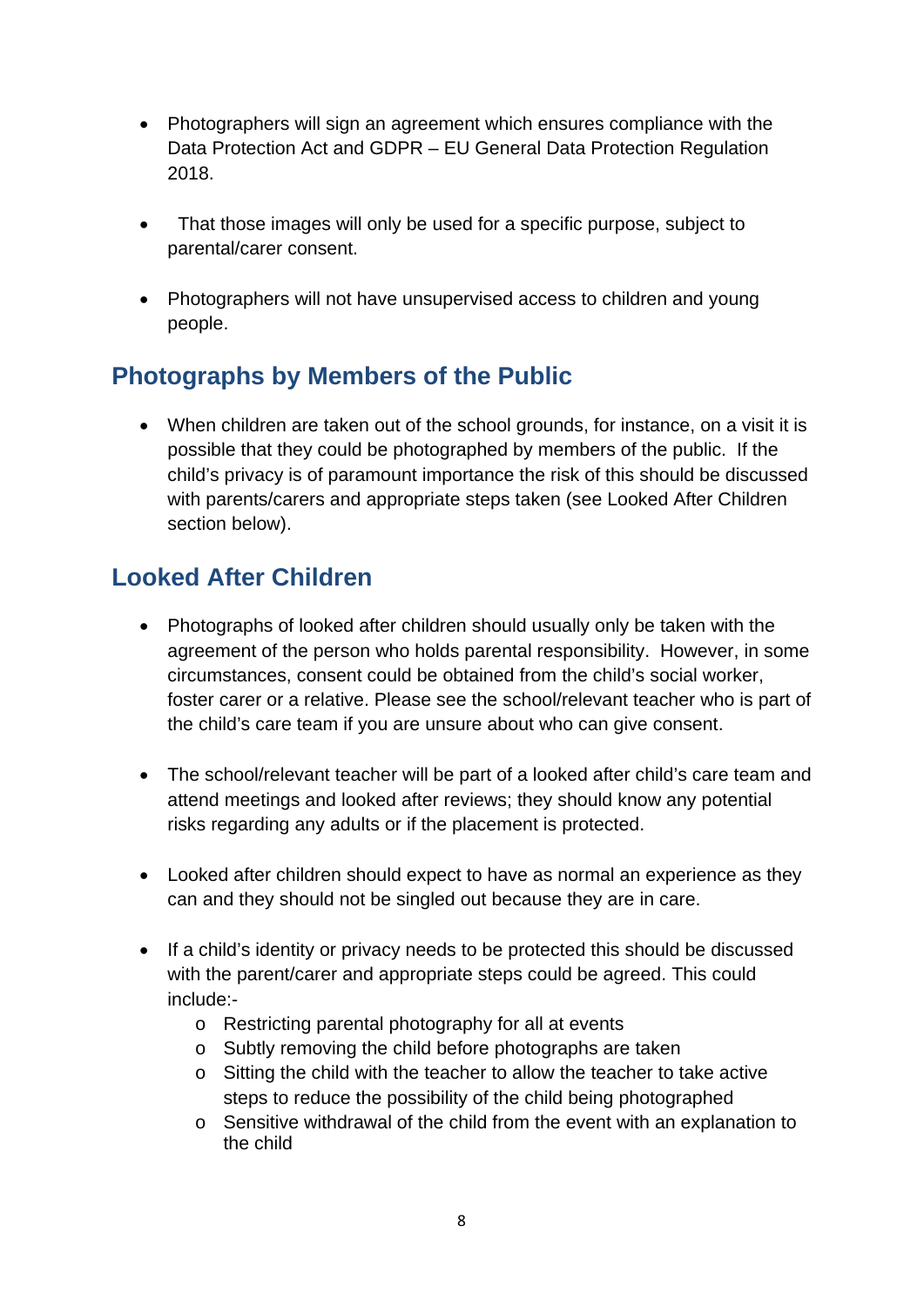# **Consent for:**

#### **Taking photographs and videos of children and young people**

Langley Park Primary School recognises its responsibility to ensure the welfare and safety of children and young people and to comply with the Data Protection Act 1998 and GDPR – EU General Data Protection Regulation 2018.

We use photographs and videos for a number of reasons including celebrating and recording children successes. These images or videos may be used on display boards and on our website and our social media site Your child's identity will not be disclosed without your consent and only if the photograph is used to celebrate individual success.

Photographs and videos will only be recorded on school owned equipment and will not be kept for longer than is to be considered necessary, and in any event, not exceeding a maximum of three years after your child has left the school.

#### **If you are concerned about the privacy of your child (see list below) we would like to encourage you to make an appointment and discuss your concern to protect them.**

**On some occasions if we do not have permission to use the image of your child it may result in your child not being able to take full part in some school events.**

**I give consent for you to record and use images or videos of my child in the following ways:**